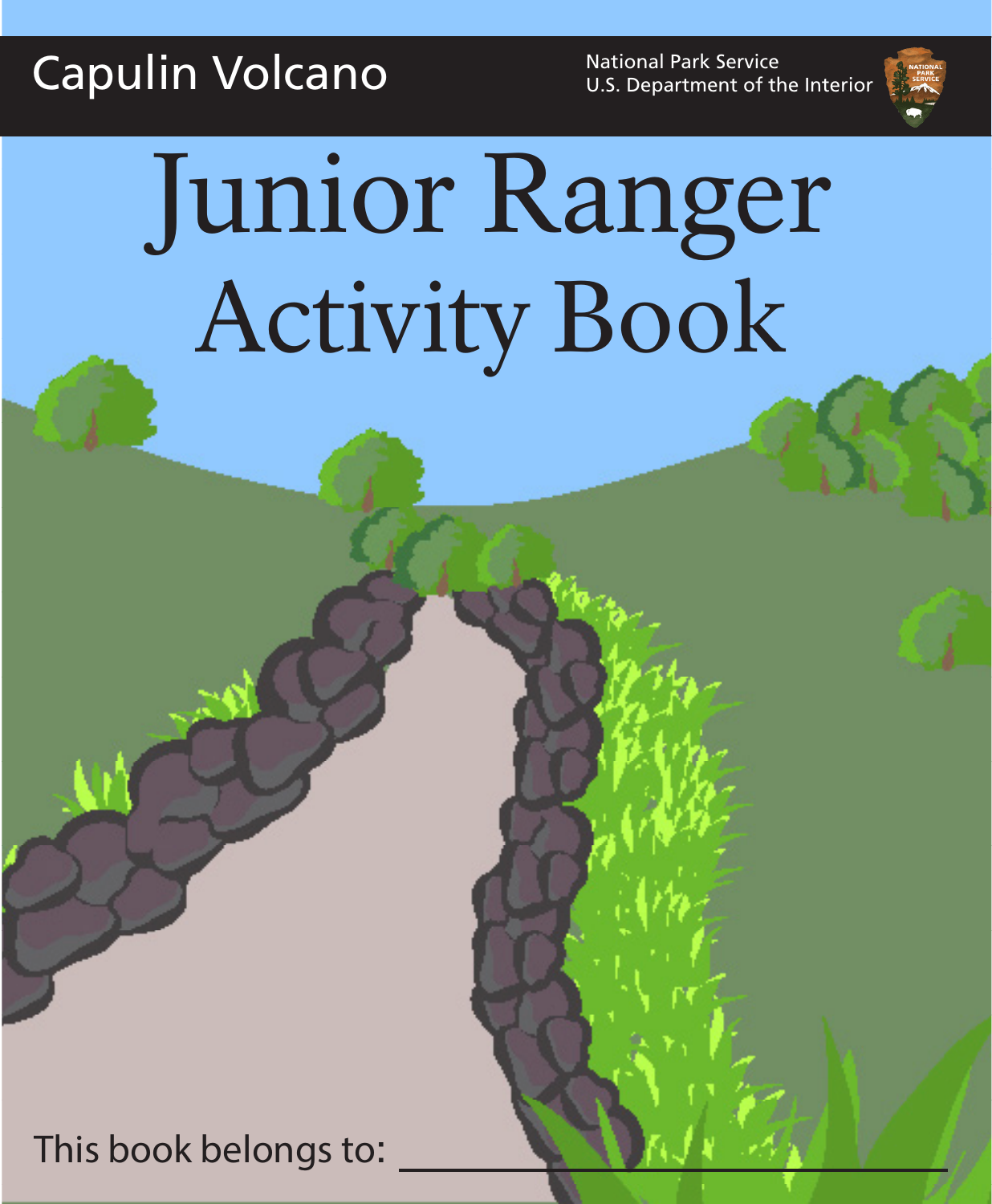## Discovering Capulin

#### Welcome to Capulin Volcano National Monument!

As a Junior Ranger at Capulin Volcano, your mission will be to **explore** and **learn** about the park, as well as help to **protect** it.

Before starting your activities, read our Ranger Rules for visiting Capulin Volcano. These are important for helping to preserve Capulin, protect its natural resources, and keep you safe. In doing this, everyone can enjoy the volcano, including future generations.



#### **Ranger Rules:**

- 1. Always stay on the trails and don't climb on rocks or railings.
- 2. Don't touch or feed any of the animals.
- 3. You can pick up rocks to look at them, but remember to put them back before you leave.
- 4. Make sure to throw away all trash in the trash cans.
- 5. Don't pick any of the wildflowers.
- 6. Lastly, remember to protect yourself by wearing sunscreen and drinking plenty of water!

In order to become an official Junior Ranger at Capulin Volcano, complete 3 activities in this book. Plus, choose at least one of the activities below.



Once you are done, show your book to a Ranger and they will give you your official Junior Ranger badge and certificate. Good luck!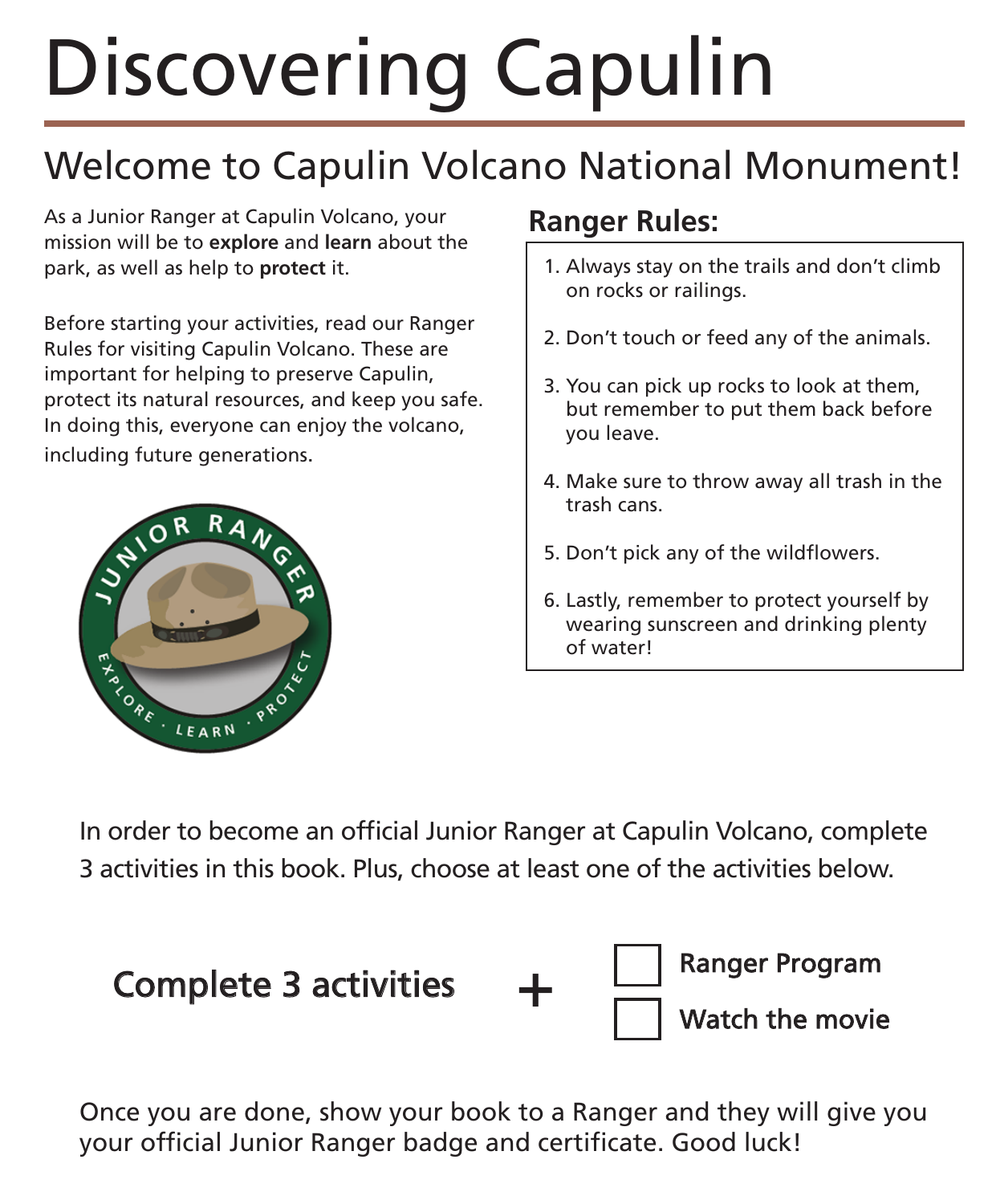#### Cone Comparison

A volcano is a place on the Earth's crust where magma and gases have escaped from deep below the surface causing an eruption. There are three main types of volcanoes. Each has their own shape. In each row, draw a green circle around the one that is different from the rest. Can you figure out what kind of volcano you're on? Draw a red square around it.

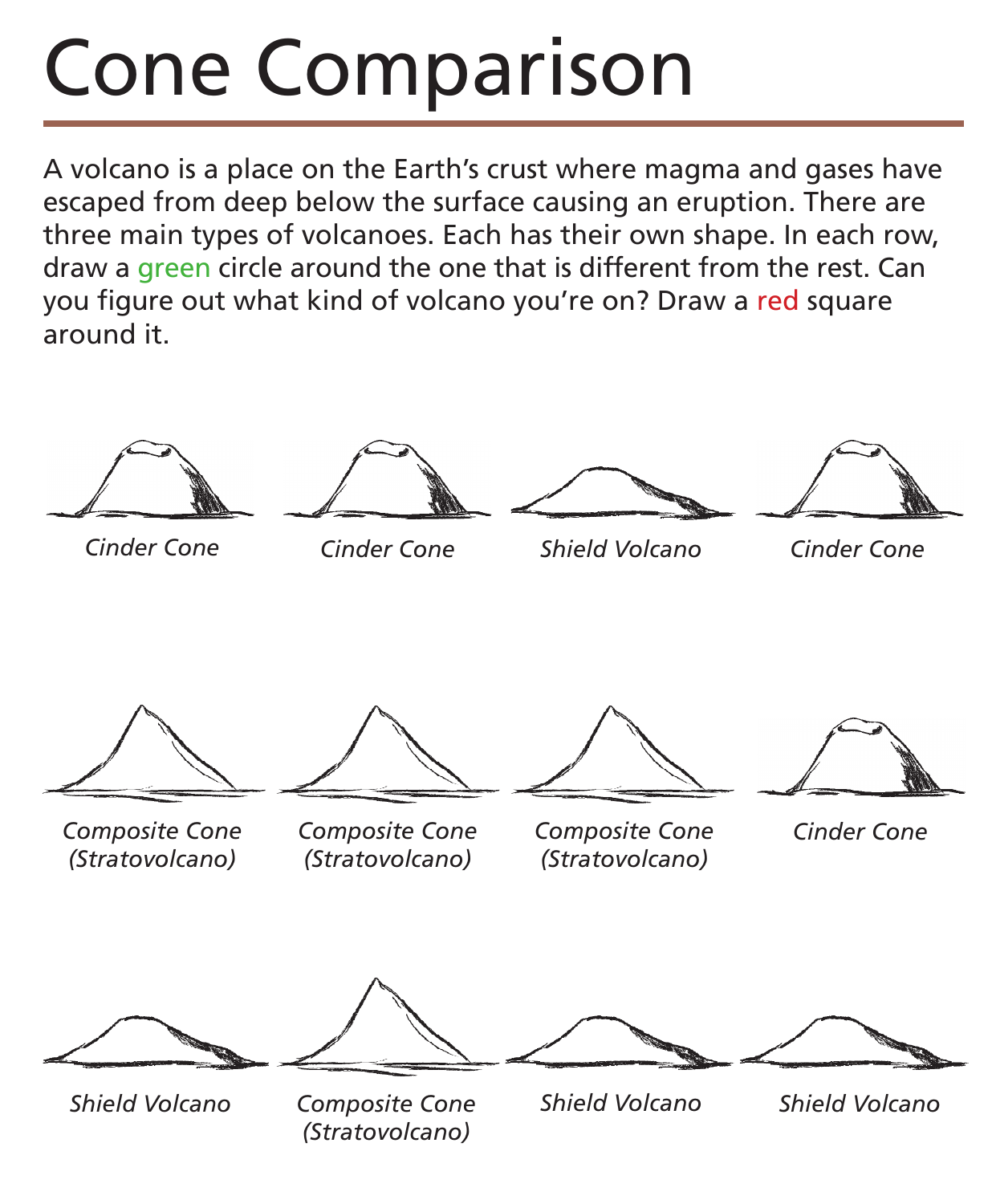#### Nature Journal

There are all sorts of things to experience outside at Capulin Volcano using our five senses. Our senses help us understand what's happening around us. Our eyes help us see, our ears let us hear, our hands help us feel, our noses let us smell, and our tongues help us taste things. Spend a few minutes outside and tell us what you find.

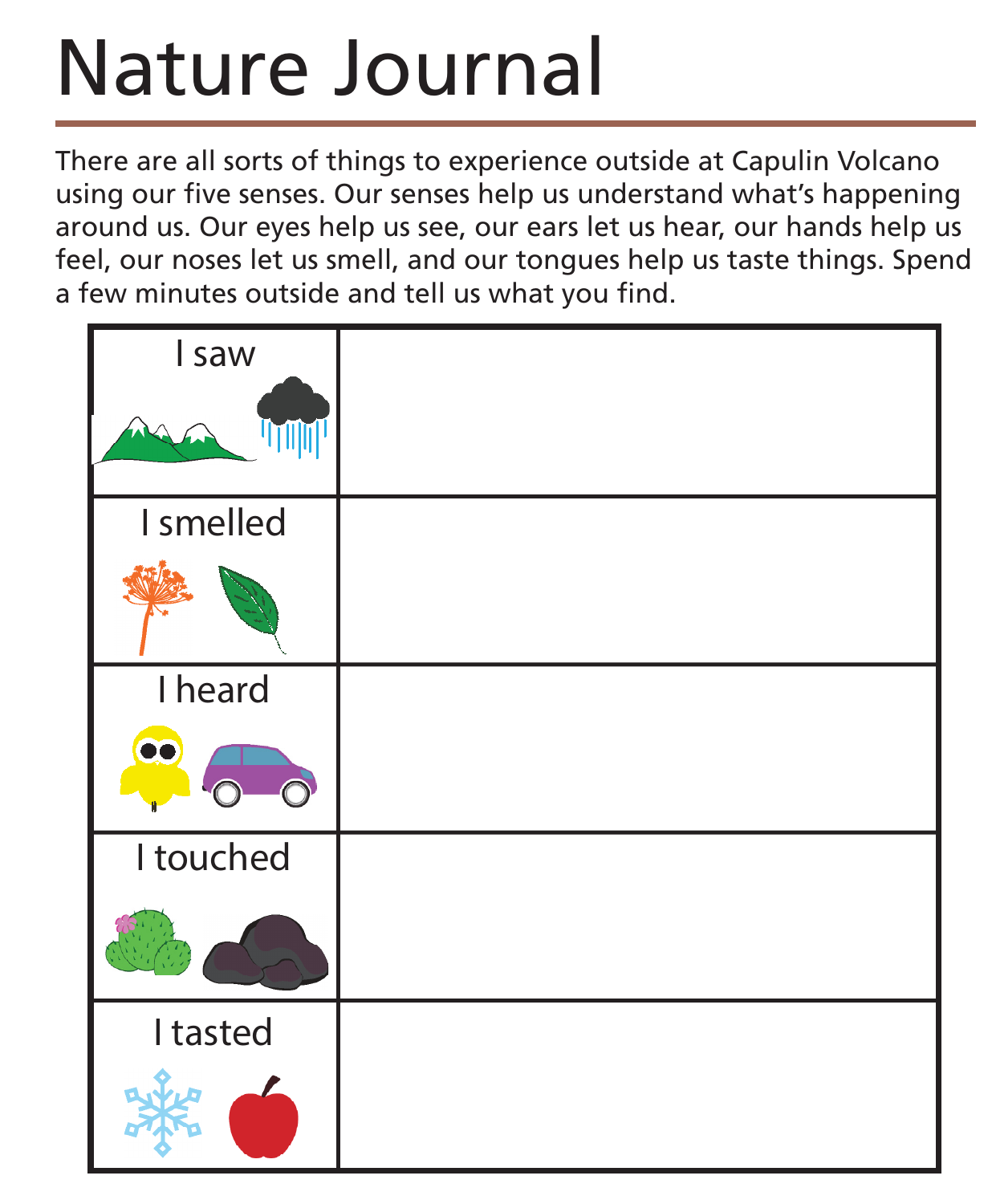#### Connect the Spots

The convergent ladybug is a frequent visitor to Capulin Volcano. During the summer, thousands of ladybugs gather to form colonies that hibernate together through the winter. Help each of these ladybugs get to their colonies by matching their dots to leaves with the same number.

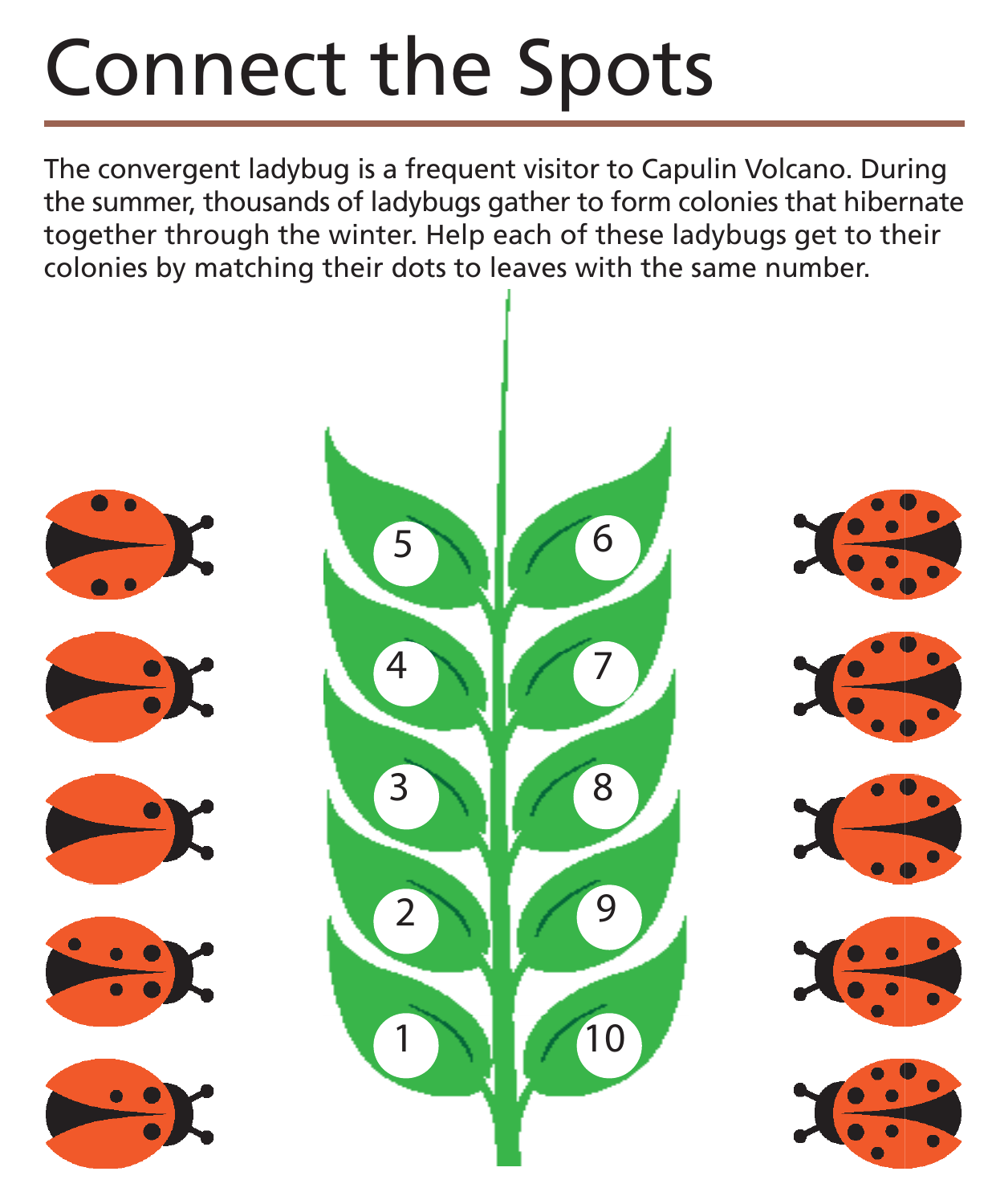### Eruption Art

Capulin Volcano erupted approximately 60,000 years ago. That was a very long time ago, so no one knows what it looked like. Scientists use more recent eruptions to better understand Capulin Volcano's formation. Using what you know of volcanoes, draw a picture of what you think the eruption looked like!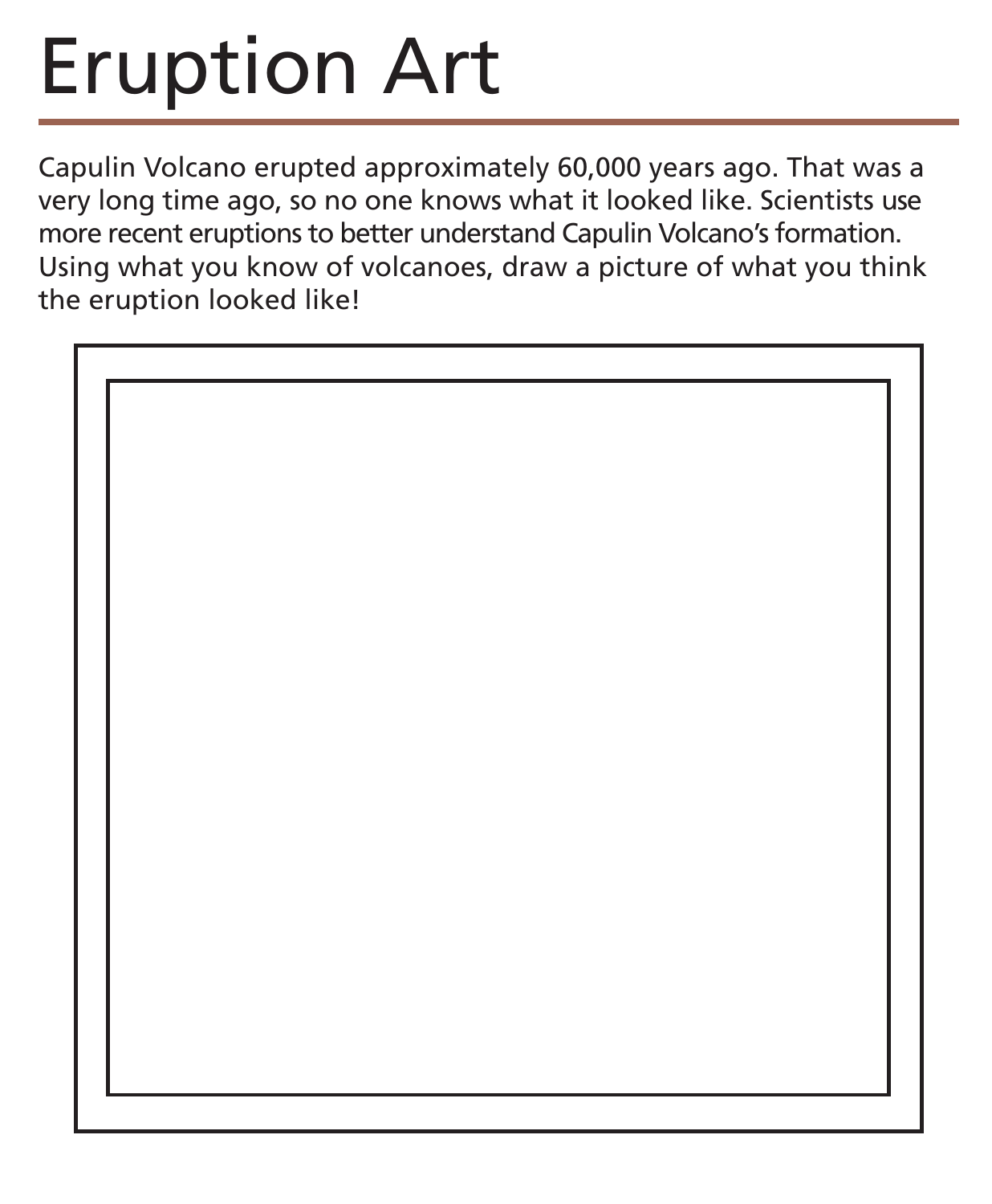### Pollinator Pathways

The plants at Capulin Volcano are very important. They help protect the volcano from wearing away. They also attract and provide food for bees, birds, bats, and many other animals. Wildlife help plants grow by moving pollen from flower to flower. Help each animal by tracing its path to its flower!